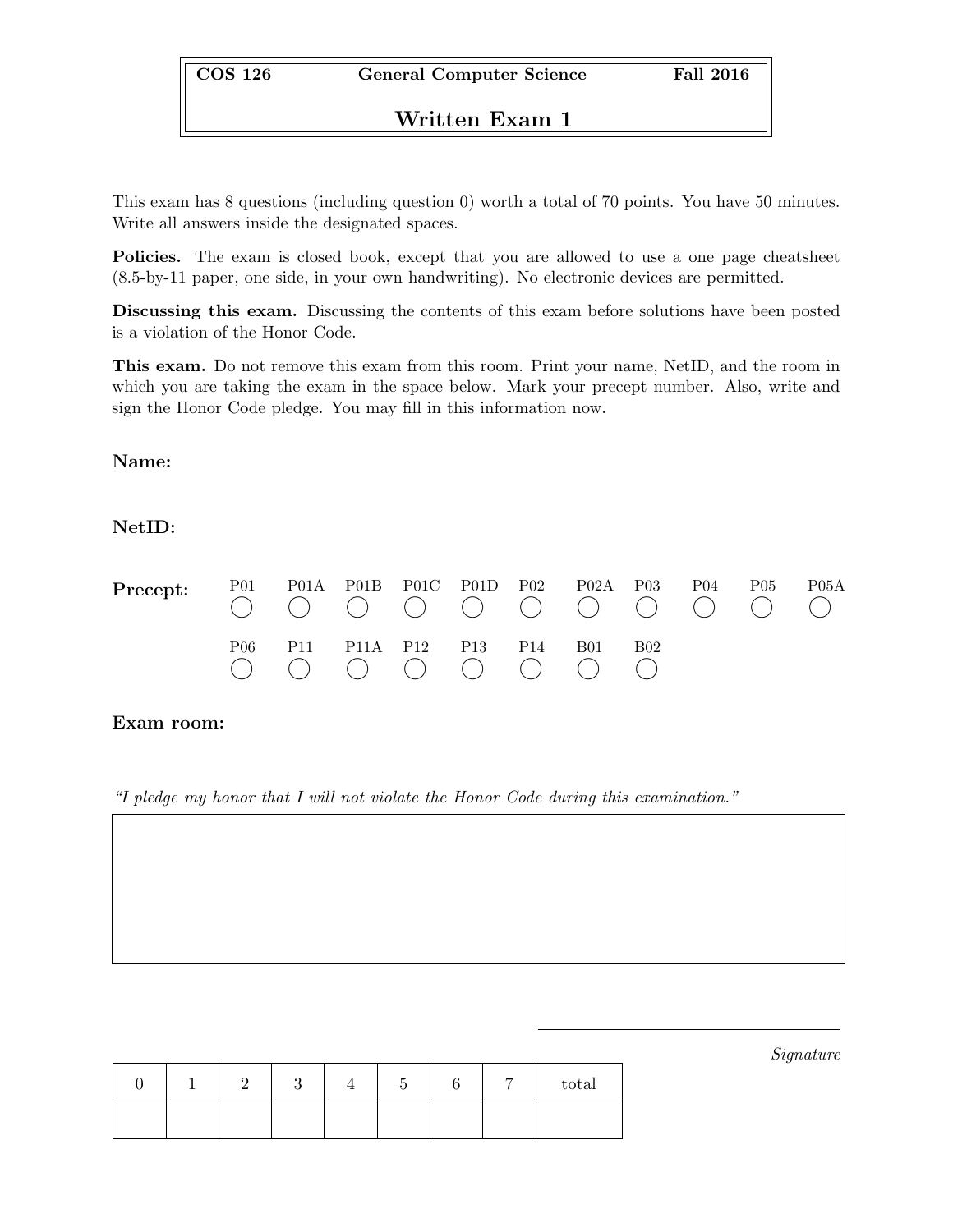#### 0. Miscellaneous. (2 points)

- (a) Write your name, NetID, and the room in which you are taking the exam in the space provided on the front of this exam.
- (b) Mark your precept number on the front of this exam.
- (c) Write and sign the Honor Code pledge on the front of this exam.

### 1. Java basics. (10 points)

Give the value of each of the following Java expressions. To express your answer, write a Java literal of the appropriate type, such as 0, 0.0, false, or "0". If an expression results in a compile-time or run-time error, write ERROR for its value. Assume that the variables x, y, and z have been initialized as follows:

 $\begin{array}{c} \hline \end{array}$ 

int  $x = 1$ ; int  $y = 2$ ; int  $z = 3$ ;

| Java expression                     | value       |
|-------------------------------------|-------------|
| $\mathbf x$                         | $\mathbf 1$ |
| $1.0 * x + y / z$                   |             |
| $((x > y)    (y > z))$ & $(z > x)$  |             |
| Math.min(Math.max(x, y), $y*y % z)$ |             |
| Math.sqrt $(x - y - z)$             |             |
| Double.parseDouble( $x + "2" + y$ ) |             |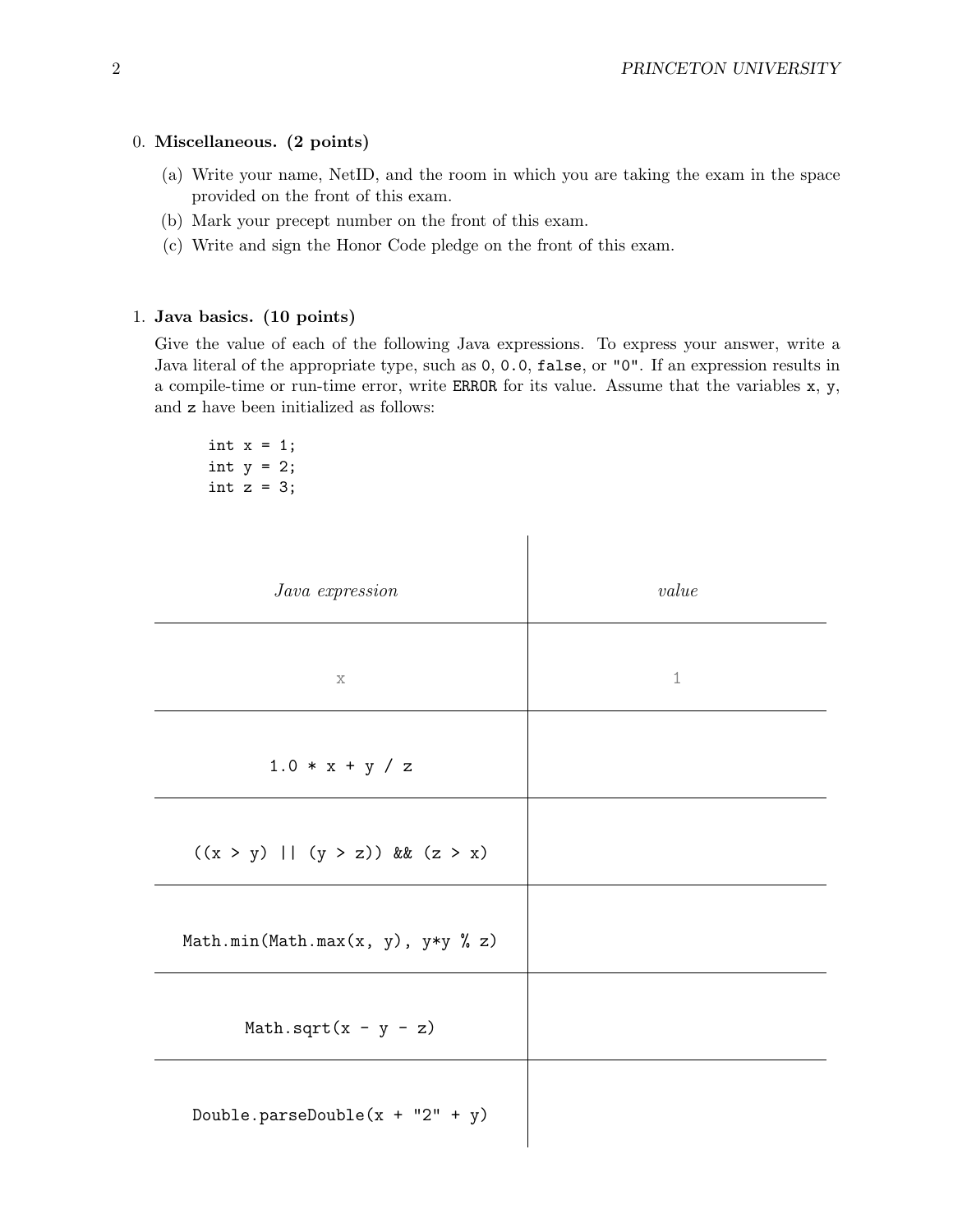#### 2. Properties of arrays and functions. (10 points)

(a) Which of the following statements are true for Java arrays? Mark each statement as either *true* or *false*.

## true false

|  | An array can't simultaneously store both an element of type <b>double</b> and<br>an element of type boolean.                                                |
|--|-------------------------------------------------------------------------------------------------------------------------------------------------------------|
|  | Once you create an array, you cannot change its type.                                                                                                       |
|  | You must access the elements in an array in sequential order, e.g., you<br>cannot access $a[5]$ until you have accessed $a[0]$ , $a[1]$ , through $a[4]$ .  |
|  | If $a[1]$ is a boolean array of length 126, then the expression $a[i]$ will<br>evaluate arbitrarily to either true or false if the index i is equal to 126. |
|  | If $a[]$ and $b[]$ are two arrays of length 2, then $a == b$ is true if and only<br>if both $a[0] == b[0]$ and $a[1] == b[1]$ are true.                     |

(b) Which of the following statements are true for Java functions (static methods). Mark each statement as either *true* or *false*.

true false

- $\bigcirc$  A function can accept more than one argument.
- You can use double [] as the return type of a function.
- $\bigcap$  A function can call other functions only if those functions are defined in the same .java file.
- $\bigcap$  Two functions defined in the same .java file can have the same name only if they have a different number of arguments.
- $\bigcirc$   $\bigcirc$  If you pass a (reference to an) array as an argument to a function, the function can not only read the array's entries but it can also change them.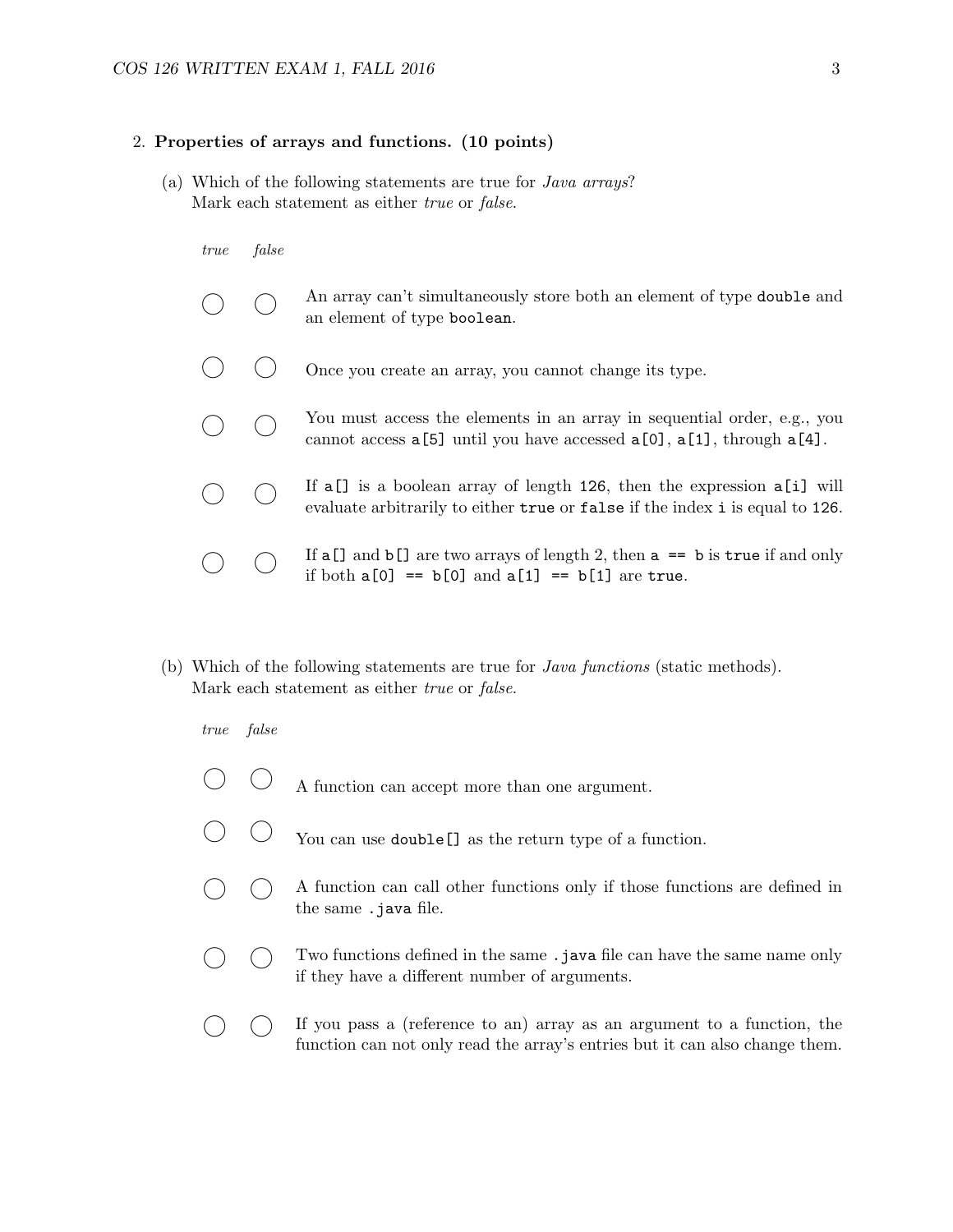### 3. Debugging and arrays. (10 points)

Suppose that  $a[]$  is an integer array of length n. Consider this incomplete Java code:

```
// SUBSTITUTE LOOP FRAGMENT HERE
{
    int temp = a[i];
   a[i] = a[n-i-1];a[n-i-1] = temp;}
```
Suppose that you substitute each loop fragment below into the the rectangle above. What effect will it have on the elements in the array a[]?

For each loop fragment at left, write the letter of the best-matching description from the right. You may use each letter once, more than once, or not at all.

| for (int i = 0; i < n; i++)       | A. puts elements in reverse order                  |
|-----------------------------------|----------------------------------------------------|
|                                   | B. puts elements in reverse order when $n$ is even |
| for (int i = 0; i < n; i++);      | C. puts elements in reverse order when $n$ is odd  |
|                                   | D. keeps elements in original order                |
| for (int i = 0; i <= n; i++)      | E. infinite loop                                   |
|                                   | F. compile-time error                              |
| for (int i = 0; i < $n/2$ ; i++)  | G. run-time error                                  |
|                                   |                                                    |
| for (int i = 0; i <= $n/2$ ; i++) |                                                    |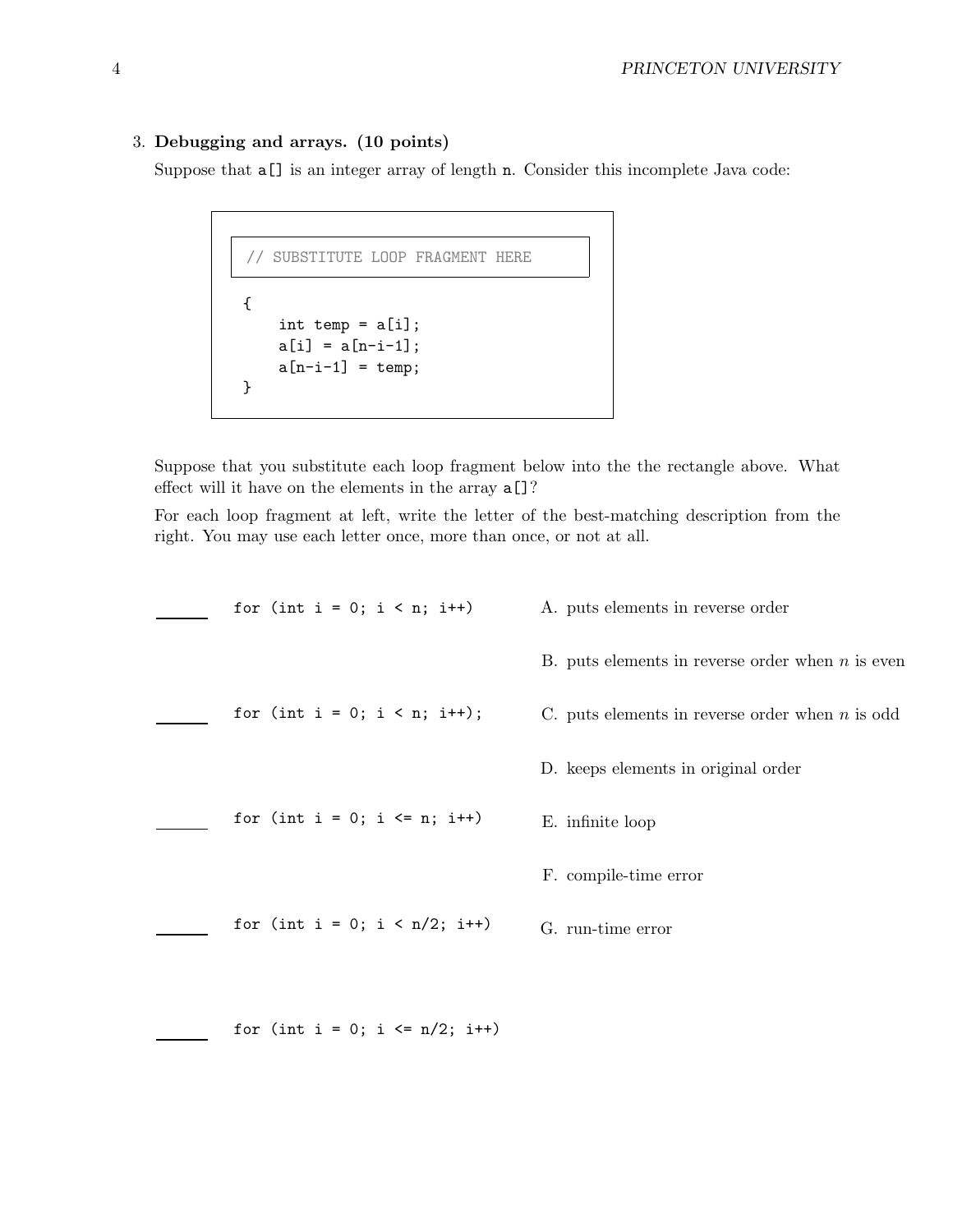#### 4. Functions. (10 points)

The oddParity() function takes three boolean arguments and returns true if an odd number (either 1 or 3) of its arguments are  $true$ ; otherwise, it returns false. Complete two implementations of oddParity() by filling in the letter of one of the expressions below in each provided space. You may use a letter once, more than once, or not at all. No other code is allowed.

```
A. true
B. false
               C. x
               D. y
               E. z
               F. !z
                             G. x && y
                             H. x || y
                             I. x && y && z
                             J. x || y || z
                                                 K. count++
```
(a)

```
public static boolean oddParity(boolean x, boolean y, boolean z) {
   int count = 0;
   if (if (_______) _______;
   if (_______) _______;
   return (count \frac{6}{2}) != 0;
}
```

```
(b)
```

```
public static boolean oddParity(boolean x, boolean y, boolean z) {
   if (_______) return _______;
   else if (_______) return _______;
   else return _______;
}
```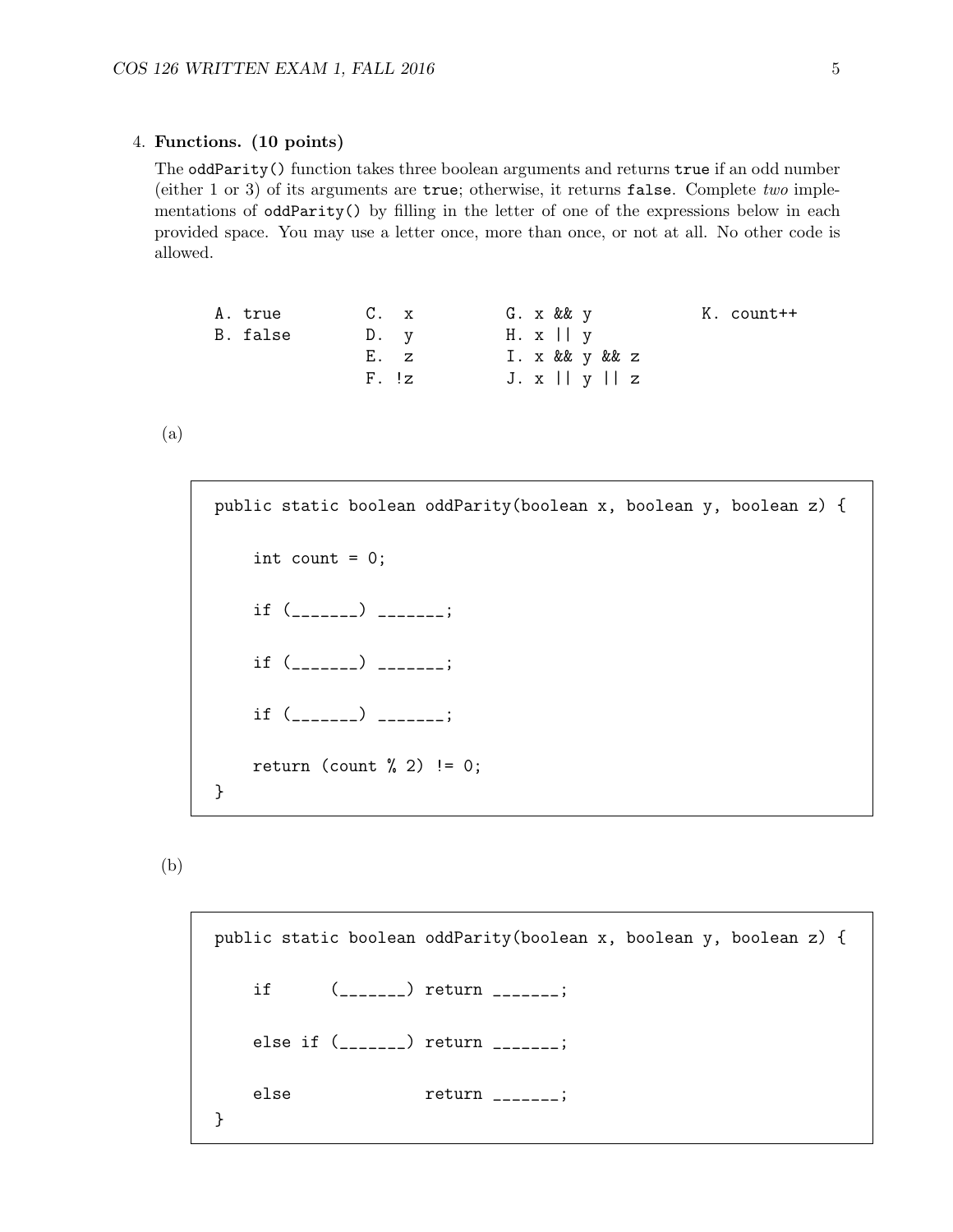## 5. Recursion. (10 points)

Consider the following recursive function:

```
public static String f(int n) {
  if (n \le 0) return "0"; \frac{1}{2} // statement 1
  if (n == 1) return "1"; // statement 2
  String first = f(n-1); // statement 3
  String second = f(n-2); // statement 4
  String third = f(n-1); // statement 5
  return first + n + second + third; // statement 6
}
```
(a) Complete the following table by filling in the values of  $f(2)$  and  $f(3)$ .

| n              | f(n)                                   |
|----------------|----------------------------------------|
| ი              | $^{\prime\prime}$ () $^{\prime\prime}$ |
| 1              | "1"                                    |
| $\overline{2}$ |                                        |
| 3              |                                        |

(b) Mark each of the following statements as either true or false.

| <i>true</i> | false |                                                                                                                                                                  |
|-------------|-------|------------------------------------------------------------------------------------------------------------------------------------------------------------------|
|             |       | $f(5)$ returns a string of length $\geq 60$ .                                                                                                                    |
|             |       | Suppose that statements 2 and 3 are exchanged. Then, the mod-<br>ified function returns the same value as the original function for<br>every integer argument n. |
|             |       | Instead, suppose that statement 5 is removed and statement 6 is<br>replaced with<br>return first $+ n +$ second $+$ first;                                       |
|             |       | Then, the modified function returns the same value as the original<br>function for every integer argument n.                                                     |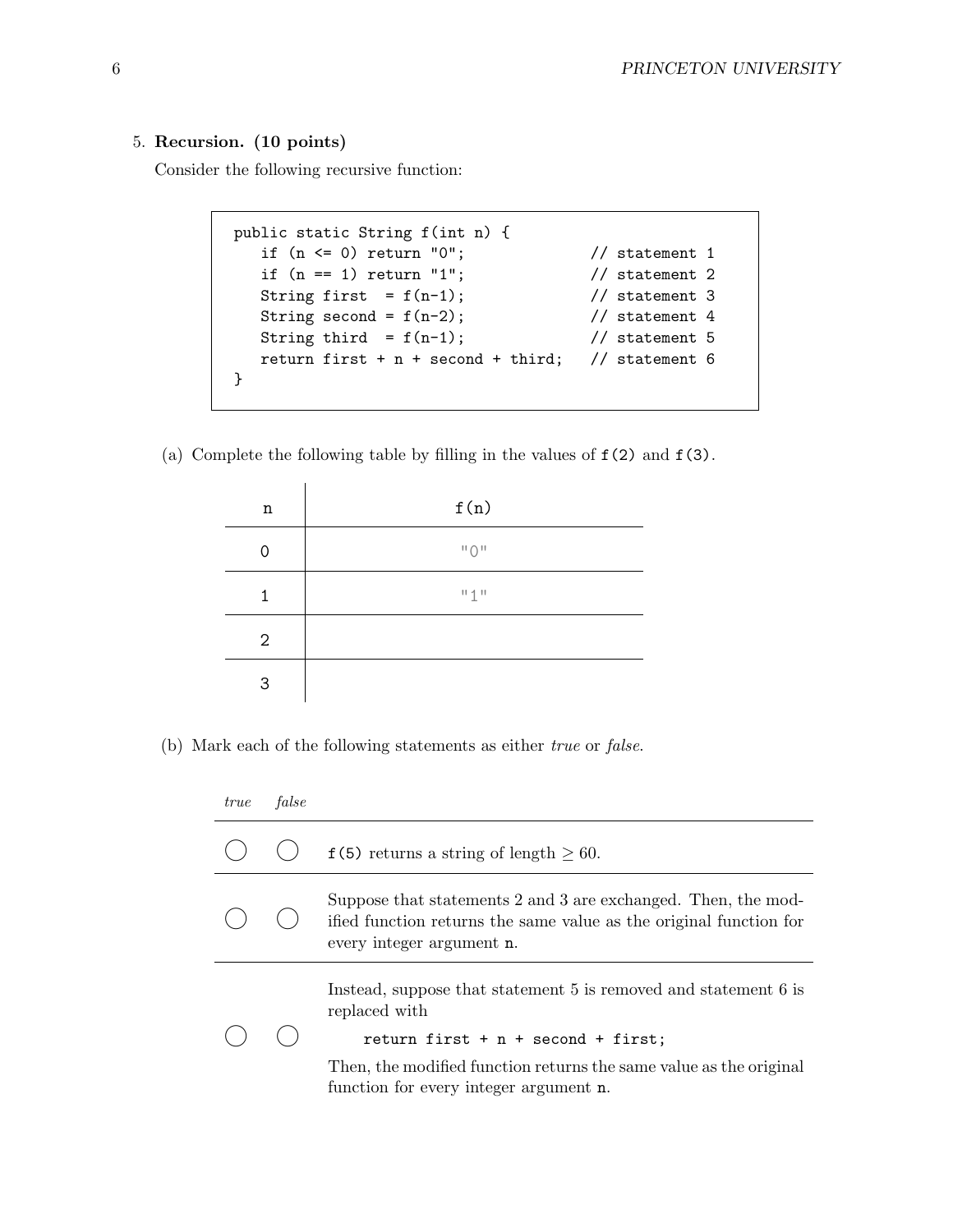## 6. Powers of 2. (8 points)

For each description on the left, write the letter of the best-matching power of 2 from the right. You may use each letter once, more than once, or not at all.

| Maximum number of points a student can earn on Question 6           |                   | A. $2^0$           |
|---------------------------------------------------------------------|-------------------|--------------------|
|                                                                     | B. 2 <sup>1</sup> |                    |
| Number of 1s in the binary representation of $2^{32} + 1$           |                   | C. 2 <sup>2</sup>  |
|                                                                     |                   | D. $2^3$           |
| Number of 1s in the binary representation of $2^{32} - 1$           |                   | E. $2^4$           |
|                                                                     |                   | F. 2 <sup>5</sup>  |
| Number of 1s in the binary representation of $CO5126_{16}$          |                   | G. $2^6$           |
|                                                                     | H. $2^8$          |                    |
| Number of 0s (not 1s) in the 16-bit two's complement representation |                   | I. $2^{10}$        |
| of $-84_{10}$                                                       |                   | J. $2^{12}$        |
|                                                                     |                   | $K. 2^{14}$        |
| Smallest positive integer not representable as a Java int.          |                   | L. $2^{15}$        |
|                                                                     |                   | M. $2^{16}\,$      |
| Number of bits in a TOY instruction                                 |                   | $N. 2^{31}$        |
|                                                                     |                   | $O. 2^{32}$        |
| Number of registers in TOY                                          |                   | P. 2 <sup>64</sup> |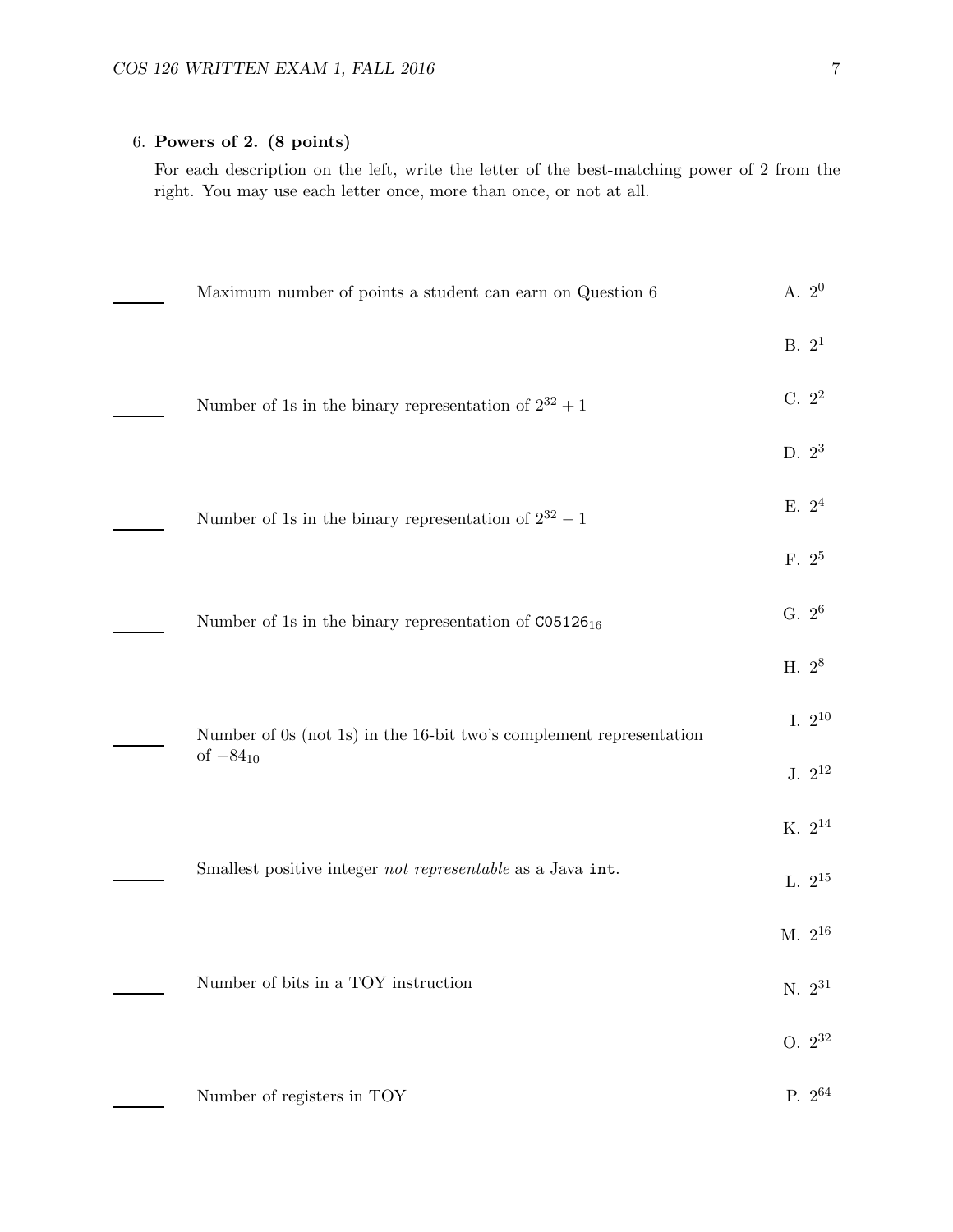### 7. TOY. (10 points)

Suppose that you load the following into memory locations 10–17 of TOY, set the PC to 10, and press the RUN button.

```
00: ????
01: ????
10: 8A00 R[A] <- M[00]
11: 7101 R[1] <- 1
12: 221A R[2] \leftarrow R[1] - R[A]13: D216 if (R[2] > 0) PC <- 16
14: 1111
15: C012
16: 9101 M[01] <- R[1]
17: 0000 halt
```
For each initial value of memory location 00 given below, write which value appears in memory location 01 upon termination of the TOY program. Specify each value using 4 hex digits.

$$
(\rm{a})
$$

| 00: | - 0 | $\left( \right)$ | $\left( \right)$ |  |
|-----|-----|------------------|------------------|--|
| 01: |     |                  |                  |  |

(b) 
$$
00: \begin{array}{|c|c|c|c|c|} \hline 0 & 0 & 0 & 6 \\ \hline 01: & & & \\\hline \end{array}
$$

| (c) | 00: 0 | 0 | $\Omega$ | -9 |
|-----|-------|---|----------|----|
|     | 01:   |   |          |    |

(d) 
$$
\begin{array}{c|cc} \text{(d)} & \text{(e)} \\ \hline \text{(f)} & \text{(g)} \\ \hline \text{(h)} & \text{(i)} \end{array}
$$

(e) 00: F A C E 01: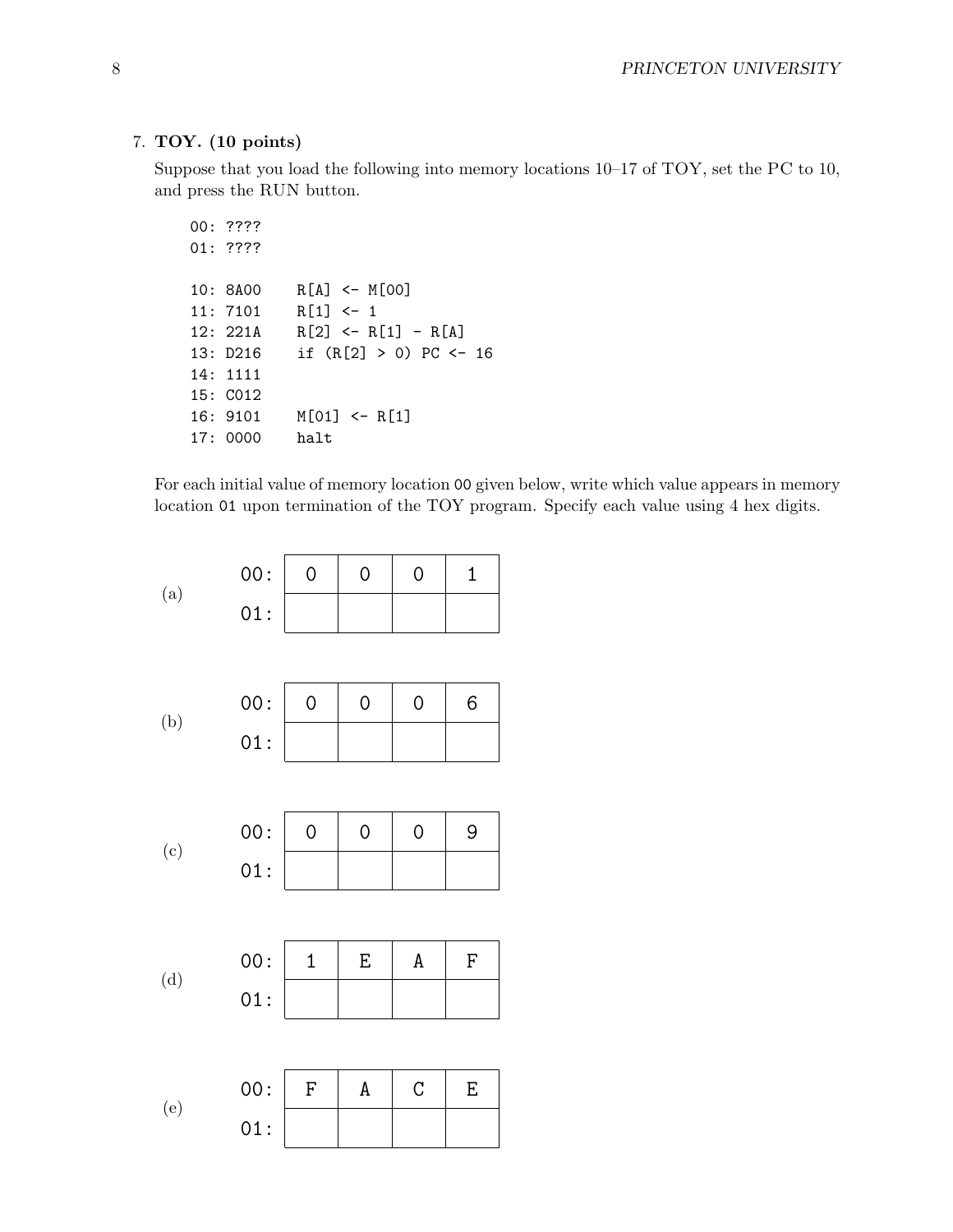TOY REFERENCE CARD

#### INSTRUCTION FORMATS

| . . . . | . . . . | . . . . | . . . .| Format RR: | opcode | d | s | t | (1-6, A-B) Format A: | opcode | d | addr | (7-9, C-F)

#### ARITHMETIC and LOGICAL operations

| 1: add         | $R[d] \leftarrow R[s] + R[t]$          |  |
|----------------|----------------------------------------|--|
| 2: subtract    | $R[d] \leftarrow R[s] - R[t]$          |  |
| $3:$ and       | $R[d] \leq R[s]$ & $R[t]$              |  |
| 4: xor         | $R[d] \leftarrow R[s] \hat{ }$ $R[t]$  |  |
| 5: shift left  | $R[d] \leftarrow R[s] \leftarrow R[t]$ |  |
| 6: shift right | $R[d]$ <- $R[s]$ >> $R[t]$             |  |

#### TRANSFER between registers and memory

| 7: load address   | $R[d]$ <- addr      |
|-------------------|---------------------|
| 8: load           | $R[d]$ <- $M[addr]$ |
| 9: store          | $M[addr] < - R[d]$  |
| A: load indirect  | $R[d]$ <- $M[R[t]]$ |
| B: store indirect | $M[RIt] < -RId$     |

#### CONTROL

| $0:$ halt        | halt                                        |
|------------------|---------------------------------------------|
| C: branch zero   | if $(R[d] == 0) PC \leftarrow addr$         |
|                  | D: branch positive if (R[d] > 0) PC <- addr |
| E: jump register | $PC \leftarrow R[d]$                        |
| F: jump and link | $R[d]$ <- PC; PC <- addr                    |

Register 0 always reads 0. Loads from M[FF] come from stdin. Stores to M[FF] go to stdout.

16-bit registers (using two's complement arithmetic) 16-bit memory locations 8-bit program counter